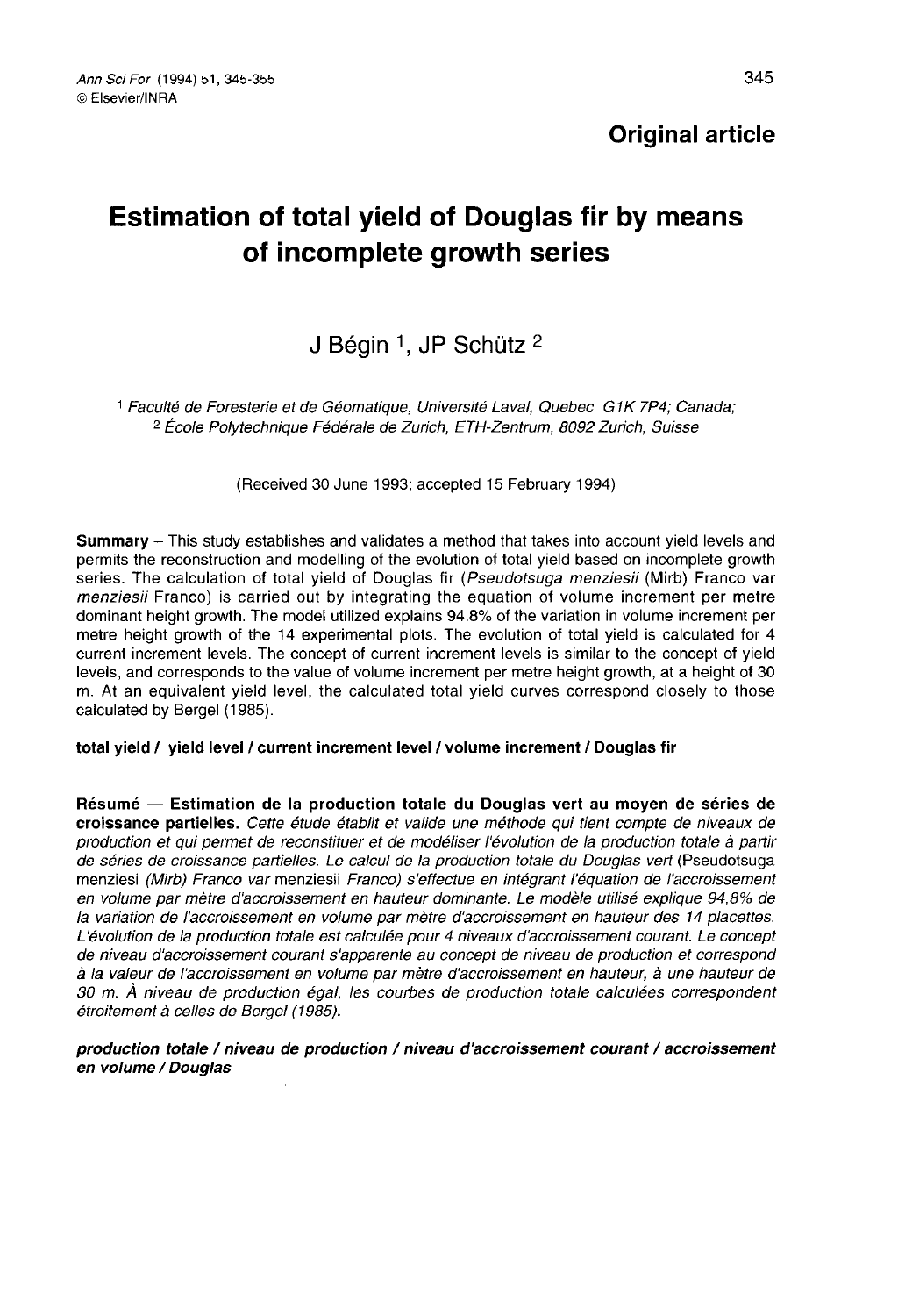## INTRODUCTION

For decades, yield tables have served as a basic tool for forest site management. In the European context, foresters are mainly interested in total yield, ie the total standing volume at a specific moment in time, to which one adds the production harvested by thinnings since the stand was established.

#### Classic approach

The classic approach to modelling total yield is based on Eichhorn's extended law, which states that: "the total crop yield is without exception a function of the mean height" (Assmann, 1970).

#### Yield levels approach

Mitscherlich (1953), and then Assmann (1954), demonstrated that instead of a single relationship between total yield and dominant height, there exist several relationships, which must be expressed in terms of different yield levels. Assmann (1955) termed the total yield attained at a certain dominant height as the general yield level (allgemeine Entragsniveau) and termed the variation in total yield within the same site index, ie for a specific height-age curve, as the specific yield level (spezielle Ertragsniveau).

An important variability in total volume yield was also reported by Schmidt (1973) for Scots pine (Pinus sylvestris L), Kennel (1973) for beech (Fagus sylvaticus L) and finally Schütz and Badoux (1979) for oaks (Quercus petraea Lieb and Quercus robur). According to sereval authors, this variability can be as high as 14-25% of the mean value (Assmann and Franz, 1965; Kennel,

1973; Schmidt, 1973; Schütz and Badoux, 1979; Bergel, 1985).

# Estimation by means of incomplete growth series

In the absence of complete growth series, Magin (1963), Prodan (1965), Decourt (1967) and Decourt and Lemoine (1969) proposed different approaches to estimate total yield from plots measured only once or from growth series. These are generally based on the ratio of the volume of the mean tree harvested by thinning to that of the mean tree remaining on the site (or the mean tree before thinning). However, these approaches confound the yield levels and thus force an acceptance of the validity of the Eichhorn's law (Eichhorn, 1904).

Faced with different yield levels, the calculation of total yield imposes methodological constraints that result in problems for researchers who have only incomplete growth series (growth series for which the volumes from the first thinnings are lacking) available to them. This situation justifies the development of an alternative approach to that of Assmann and Franz (1963).

#### **Objectives**

The objectives of this study are to establish and validate a method, incorporating yield levels, which permits the reconstruction and modelling of the evolution of total yield using incomplete growth series. The study concerns Douglas fir (Pseudotsuga menziesii (Mirb) Franco var *menziesii* Franco) because an important variability in yield levels has been observed for this species (Kramer, 1963; Hamilton and Christie, 1971; Bergel, 1985; Christie, 1988).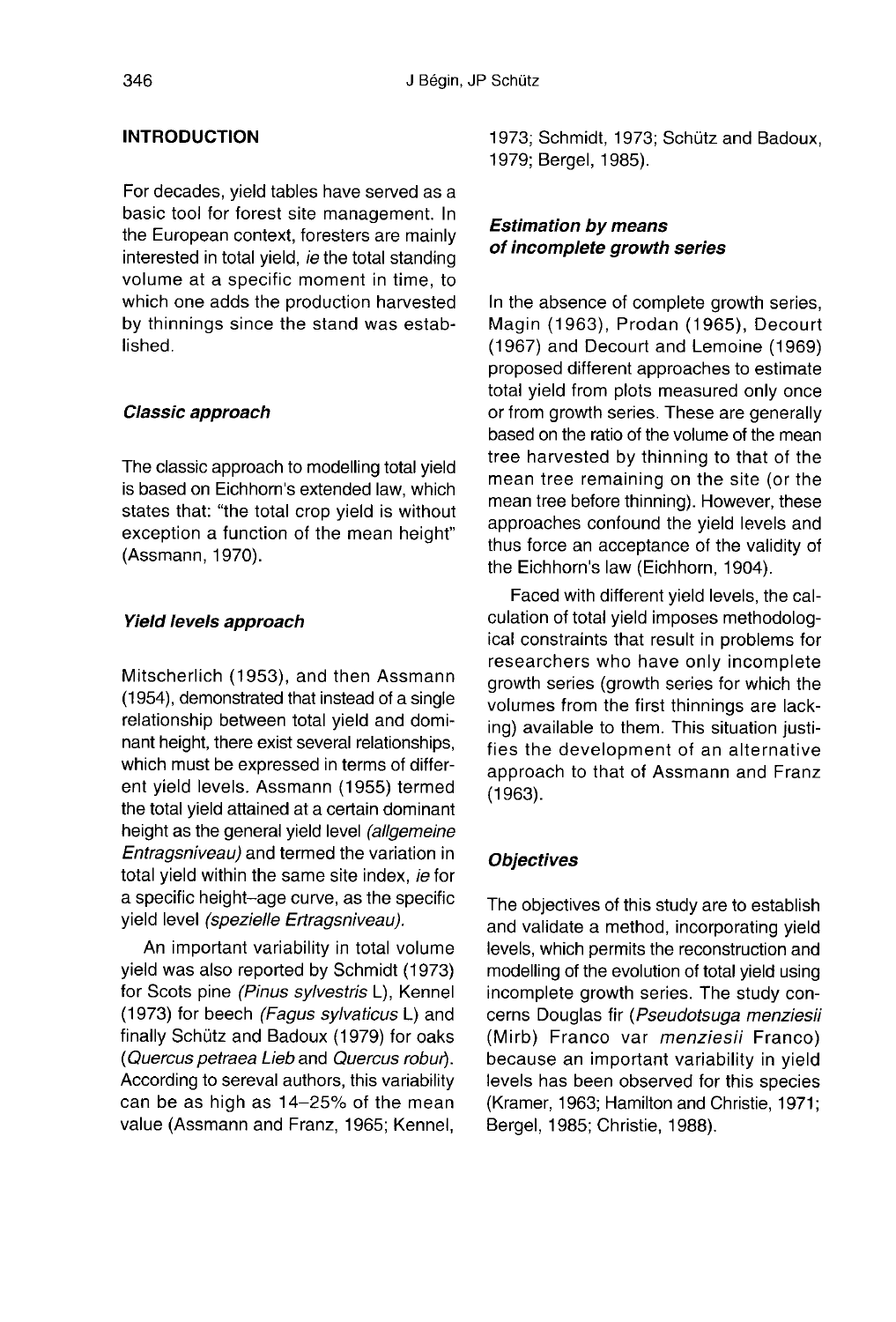# MATERIALS AND METHODS 1

The region studied extends over the Swiss plateau, to the west of Zürich. The stands of Douglas fir studied are found on the flat plain or on hillsides, at altitudes varying between 450 and 750 m. All stands are included in vegetation associations of beech (Ellenberg and Klötzli, 1972).

#### **Material**

The data are from 14 experimental plots of the Swiss Federal Institute for Forest, Snow and Landscape Research of Birmensdorf. Of these plots, 8 were established at the beginning of the century, with a first inventory at an age ranging from 10 to 42 years. The 6 other plots are from 2 thinning experiments established in the mid-sixties and measured at 3 different times. Of the original experimental design, we retained the 6 plots where the thinning intensity best corresponded to that of the older stands studied.

These plots were measured on average every 5 years. At each sampling time, the diameter at breast height of all stems was measured with a precision of 0.1 cm. Observations were also made to establish the height-diameter relationship serving to calculate the dominant height and stem volume (top diameter: 7 cm over bark) of trees.

A comparison with data from Bergel's (1985) table indicates that these 14 experimental plots were generally subject to thinning regimes ranging from light to moderate. The site index values (h<sub>100</sub> at 50 years) vary between 30.8 and 36.4 m ( $\bar{x}$  = 33.2 m,  $s_r = 1.4$  m). The variation in the estimate of site index of each plot, as a function of age, is generally not more than  $\pm$  1.5 m once the period of juvenile growth has terminated. Table I presents the principal characteristics of these growth series.

## Methods

The total yield corresponds to standing volume at a specified time to which is added the sum of volumes harvested by thinnings since stand establishment. It is also expressed as the sum of volume increments per metre height growth. Total yield is then calculated by integrating the equation for volume increments per metre height growth as a function of dominant height (equation [1])

$$
TYLD = \int VI \, dH \tag{1}
$$

 $TVLD = \int VI dH$  [1]<br>where  $TVLD$  is total yield (m<sup>3</sup>/ha) and VI is volume<br>increment per metre dominant height growth<br>(m<sup>3</sup>/ha/m). increment per metre dominant height growth<br>(m<sup>3</sup>/ha/m).

#### Volume increment per metre dominant height growth

Volume increment per metre height dominant growth (VI) is the volume increment corresponding to a difference of 1 m of dominant height. It is established by deriving the equation for total yield as a function of dominant height (equation [2]).

$$
VI = \frac{d}{dH} \text{TYLD} \tag{2}
$$

Etter (1949) proposed model [3] to calculate the evolution of total yield from a complete growth series. The model of VI then becomes (model [4]):

$$
TYLD = \beta 1 H^{\beta 2} \qquad [3]
$$

$$
VI = \beta_1 \beta_2 H \beta_2^{-1}
$$
 [4]

In the case of incomplete growth series, the total yield curve is subject to a downward displacement equal to the yield not accounted for in thinnings (NRYLD, equation [5]). To take into account this displacement, a constant  $β_0$  (model 6) must be added to model 3 under the restriction  $\beta_0 \leq 0$ . However, this constant does not affect the derivative of the equation of recorded yield (model [7]), which provides values of volume increment per metre height growth identical to those obtained by model [4]. In fact, the non-recorded yield in thinnings does not affect the rate of change in volume per metre at a given height.

$$
RYLD = TYLD - NRYLD
$$
 [5]

$$
RYLD = \beta_0 + \beta_1 H^{\beta_2}
$$
 [6]

$$
VI = \beta_1 \beta_2 H \beta_2^{-1}
$$
 [7]

<sup>1</sup> See Bégin (1992) for details of methods.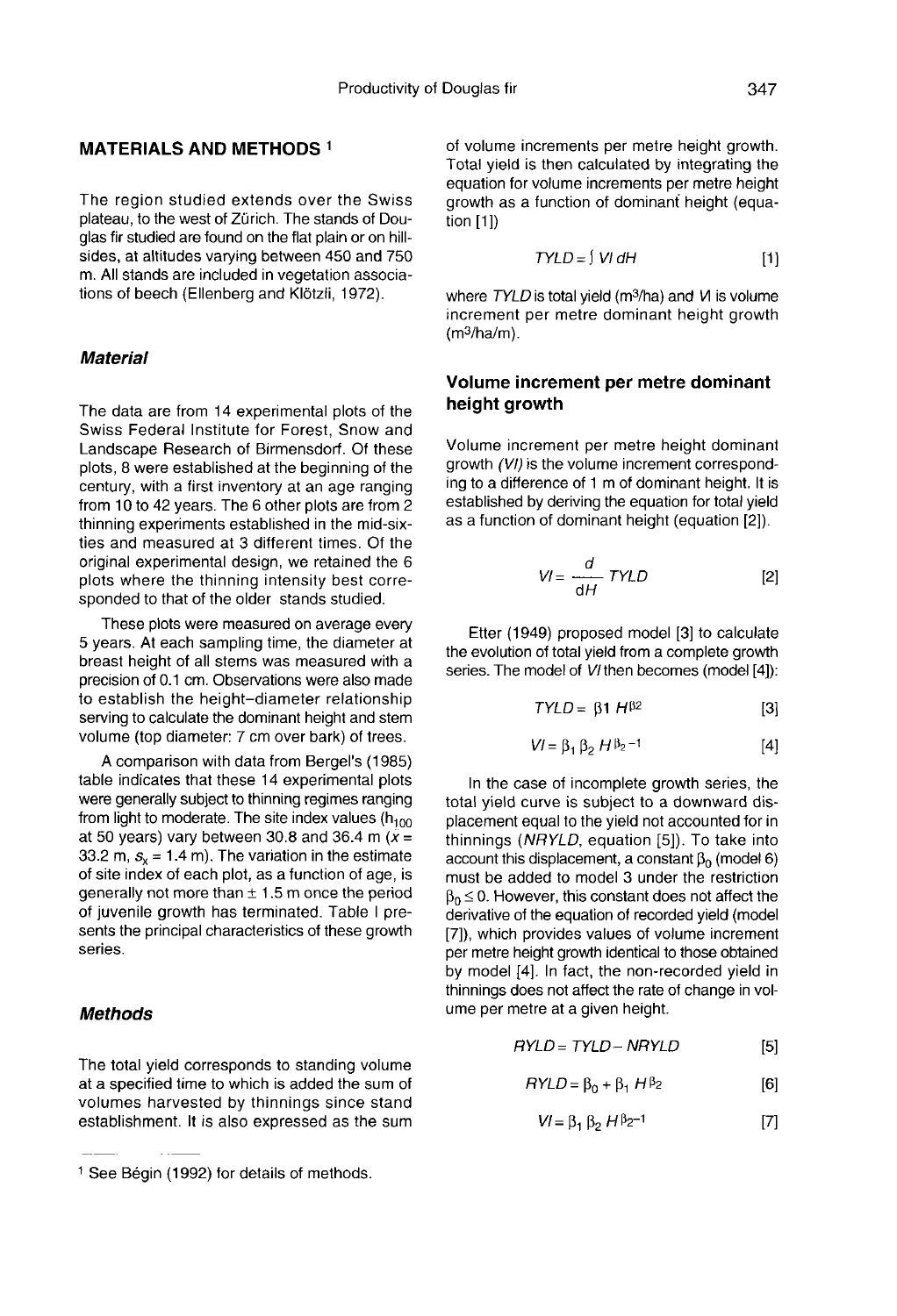| Plot | Location      | Site index<br>(m at 50 years) | Age at first<br>measurement<br>(years) | Age at last<br>measurement<br>(years) | Height at first<br>measurement<br>(m) | Height at last<br>measurement<br>(m) |
|------|---------------|-------------------------------|----------------------------------------|---------------------------------------|---------------------------------------|--------------------------------------|
|      | Bienne        | 33.7                          | 17                                     | 76                                    | 13.6                                  | 42.4                                 |
| 2    | Kuessnach     | 33.1                          | 41                                     | 104                                   | 29.8                                  | 47.9                                 |
| 3    | Fribourg      | 33.8                          | 22                                     | 58                                    | 16.5                                  | 36.9                                 |
| 4    | Le Mont       | 35.3                          | 28                                     | 89                                    | 22.1                                  | 47.1                                 |
| 5    | Cheseaux      | 36.4                          | 35                                     | 55                                    | 26.5                                  | 38.4                                 |
| 6    | Rotkreuz      | 32.4                          | 42                                     | 100                                   | 28.6                                  | 46.5                                 |
| 7    | Neuendorf 1   | 33.2                          | 11                                     | 20                                    | 6.4                                   | 13.5                                 |
| 8    | Neuendorf 2   | 32.6                          | 11                                     | 20                                    | 6.0                                   | 13.0                                 |
| 9    | Neuendorf 3   | 32.6                          | 11                                     | 20                                    | 5.6                                   | 13.0                                 |
| 10   | Neuendorf 4   | 32.5                          | 11                                     | 20                                    | 5.6                                   | 12.8                                 |
| 11   | Buron 1       | 32.9                          | 11                                     | 20                                    | 4.5                                   | 13.2                                 |
| 12   | Buron 2       | 33.8                          | 11                                     | 20                                    | 5.4                                   | 14.1                                 |
| 13   | Bois-désert 1 | 31.9                          | 10                                     | 23                                    | 4.2                                   | 15.0                                 |
| 14   | Bois-désert 2 | 30.8                          | 10                                     | 23                                    | 4.0                                   | 13.9                                 |

Table I. Principal characteristics of the growth series.

where  $RYLD$  is recorded yield (m<sup>3</sup>/ha) and NRYLD is non-recorded yield from thinnings (m3/ha).

For the purpose of this study, the values of volume increment per metre height growth are estimated by dividing the volume increment between 2 measurements by the corresponding dominant height increment.

#### Substantiation of yield levels

If complete growth series are utilized, a comparison of the evolution of yield since establishment as a function of dominant height reveals the importance of variability in total yield. For a single yield level, in the absence of a relationship with site index, the total yield curves should be grouped around the average curve.

In the situation of incomplete growth series, the evolution of total yield in each plot is unknown, due to volumes from thinnings that are unaccounted for. If the hypothesis of a single yield level is valid, the incomplete growth series increase by the same volume between 2 heights, but differ by the coefficient  $β_0$  (model [6]). By means of binary variables, the coefficient  $β_0$  is allowed to vary with each growth series (model means of binary variables, the coefficient  $β<sub>0</sub>$  is<br>allowed to vary with each growth series (model<br>[8]). The coefficients  $β<sub>1</sub>$  and  $β<sub>2</sub>$  of model [3] can<br>then be estimated and used to calculate the evothen be estimated and used to calculate the evolution of an average yield level.

 $RYLD = \beta_{01} + ... + \beta_{0k} + \beta_1 H^{\beta 2}$  $[8]$ 

where  $β_{01}$  is coefficient  $β_0$  for series 1 and  $β_{0k}$  is coefficient  $\beta_0$  for series k.

An examination of the residuals of model [8] allows either a confirmation or a negation of the hypothesis of a single yield level. The hypothesis of a single yield level can be reasonably accepted if the residuals are distributed around zero without an evident pattern. On the other hand, an apparent distribution pattern in the residuals of model [8] may indicate a relationship between the evolution of total yield and the site index. If there is no such pattern, one should then account for more than a single yield level.

#### Modelling of volume increment per metre height growth

Model 4, which applies to a given growth series, can be generalised to all the growth series by replacing the coefficient  $\beta_1$  with binary variables. **Modelling of volume increment**<br>
per metre height growth<br>
Model 4, which applies to a given growth series,<br>
can be generalised to all the growth series by<br>
replacing the coefficient β<sub>1k</sub> then corresponds to a given<br>
gro growth series, while  $β<sub>2</sub>$  is common to all growth series (model [9]).

$$
VI = (\beta_{11} + \beta_{12} + \dots + \beta_{1k}) \beta_2 H^{\beta_2 - 1}
$$
 [9]

where  $\beta_{11}$  is coefficient  $\beta_1$  for series 1 and  $\beta_{1k}$  is coefficient  $\beta_1$  for series k.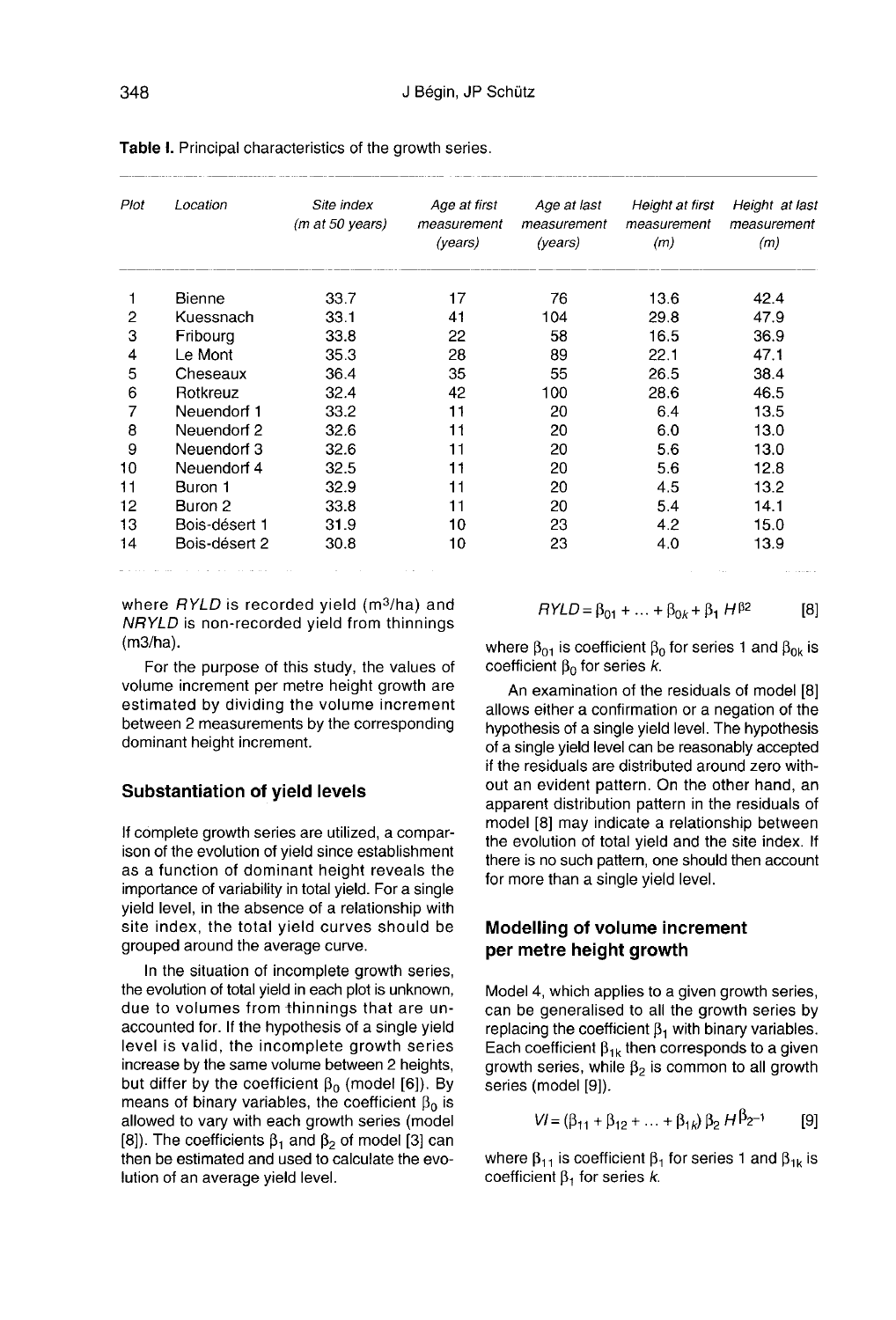The approach used to calculate the base-age invariant site index (Goelz and Burk, 1992) appeared adequate to model the evolution of curves of volume increment per metre height growth. This approach permits the modelling of volume increment per metre height growth independently of the reference height. Model [10] is the difference form of the model 9 based on solving for all parameters  $\beta_{1,k}$ . VI<sub>1</sub> and H<sub>1</sub> represent the predictor volume increment per metre height growth and height, respectively;  $VI_2$  represents the predicted volume increment per metre height growth at height  $H_2$ .

$$
VI_2 = VI_1 \frac{H_2(\beta_2 - 1)}{H_1(\beta_2 - 1)}
$$
 [10]

#### Levels of current increment

The evolution of curves of volume increment per metre height growth, taking into account different yield levels, resembles in some ways that of dominant height; the curves have a common origin and then spread out progressively. By analogy with the concept of general yield levels of Assmann (1955), we are using the concept of levels of current increment to characterize each curve of volume increment per metre height growth. More specifically, the current increment level is the value of volume increment per metre height growth corresponding to a dominant height of 30 m. This reference height of 30 m seems to be appropriate because it is attainable on the majority of sites, and corresponds approximately to the mid-rotation of Douglas fir.

Once the coefficient  $\beta_2$  is calculated, the volume increment per metre height growth can be calculated by attributing to variables  $VI_1$  and  $H_2$ . respectively, the values of currrent increment level (CIL) and the reference height of 30 m (equation [11]).

$$
VI = CIL \frac{H(\beta_2 - 1)}{30 (\beta_2 - 1)}
$$
 [11]

where CIL is current increment level (m<sup>3</sup>/ha/m).

#### Calculation of total yield curves

Integration of the function of volume increment per metre height growth (equation [11]), for a given current increment level, gives the change in total yield between 2 heights. Because the yield in Douglas fir stem volume (top diameter: 7 cm over bark) begins only at a dominant height of 4 m, the total yield can be calculated at a given dominant height, by fixing the lower limit of the integral at 4 m (equation [12]).

$$
TYLD = \int_{4}^{x} \frac{H(\beta_2 - 1)}{30(\beta_2 - 1)} = \frac{H}{\beta_2} \frac{\beta_2}{30(\beta_2 - 1)} + \int_{4}^{x} [12]
$$

#### Validation of total yield curves

The validation of the equation [12] is based on a comparison of results with the total yield curves of Bergel (1985). The latter are supported by a large data base, independent of the data utilized in the present study, and originate from a geographic region that is comparable to that of the present study.

#### RESULTS AND DISCUSSION

#### Substantiation of yield levels

The evolution of recorded yield in experimental plots as a function of the dominant height is presented in figure 1. The plots for which the volumes from first thinnings are lacking are represented by dashed lines. Differences in yield levels are apparent from the different slopes of the curves.

The fit of observations of recorded yield from model [8] appeared at first view to be excellent ( $R^2$  = 0.996,  $s_e$  = 62.1 m<sup>3</sup>/ha; table II). However, the plot-by-plot examination of residuals revealed a marked pattern in prediction errors, as well as significant disof residuals revealed a marked pattern in<br>prediction errors, as well as significant dis-<br>crepancies as great as 250 m<sup>3</sup>/ha (fig 2).<br>The observed transe indicate that the value The observed trends indicate that the volume increment per metre dominant height growth of plots 4 and 6 is on average different from that of plots 1 and 2 (fig 2). This distribution of residuals demonstrates that a model incorporating a single yield level cannot take into account the different growth rhythms observed in the experimental plots.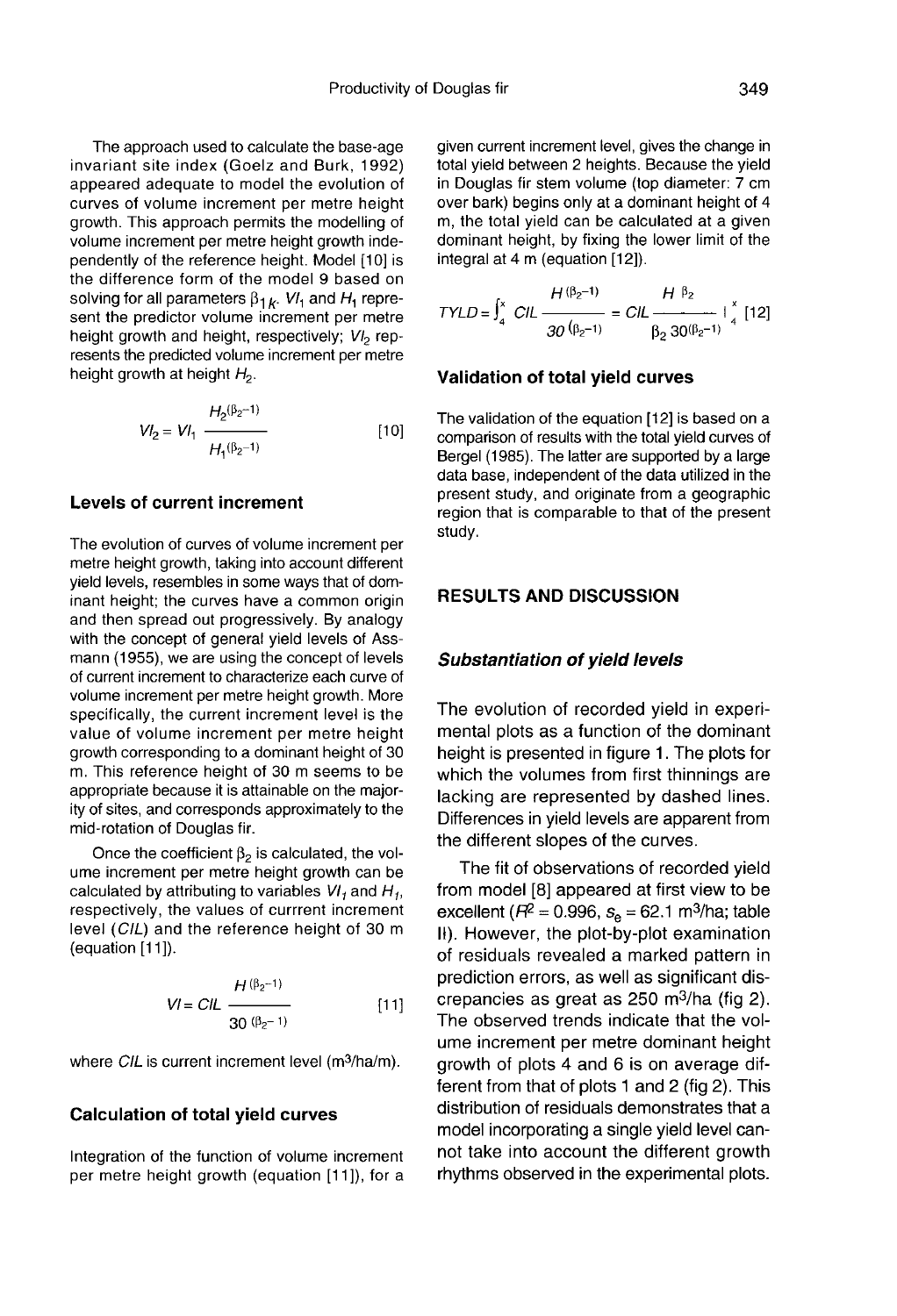

Fig 1. Recorded yield of the 14 experimental plots in relation to dominant height. Complete (solid line) and incomplete (broken line) growth series.



Fig 2. Residuals of the recorded yield (model 8) of the 14 experimental plots in relation to dominant height. Growth series:  $-\blacksquare - 1$ ;  $+ 2$ ;  $- \ell - 3$ ;  $- \blacksquare - 4$ ;  $- \lambda - 5$ ;  $- \blacklozenge - 6$ ;  $- \blacktriangle - 7$ ;  $- \sum - 8$ ;<br> $- \blacklozenge - 9$ ;  $- \blacktriangledown - 10$ ;  $- \varnothing - 11$ ;  $- \boxtimes - 12$ ;  $- \blacktriangledown - 13$ ;  $- \blacktriangledown - 14$ .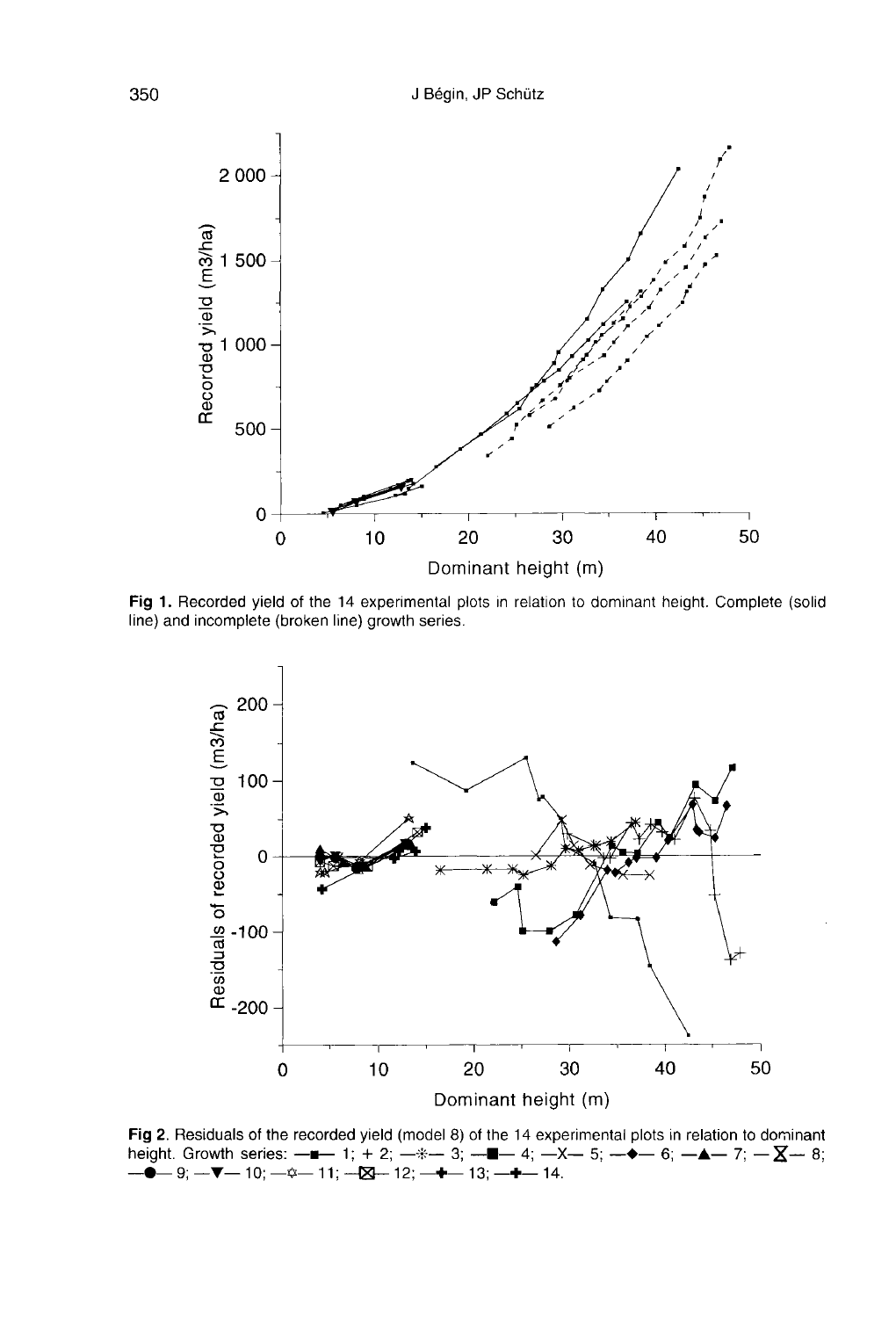In an attempt to improve the predictive capacity of model [8] the variable site index was added in different forms, but did not explain a significant proportion of the observed variability. Because the intensity of thinnings is relatively light, it is reasonable to suggest that the residual variation is attributable to the existence of more than one yield level. These result tend to support the observations of Kramer (1963), Hamilton and Christie (1971), Bergel (1985) and Christie (1988) relative to yield levels of Douglas fir.

#### Modelling of volume increment per metre dominant height growth

Figure 3 presents the evolution of values of volume increment per metre height growth as a function of dominant height. The dispersion of curves and the differences in the confirm the existence of different yield levels.

slope of growth series for a given height also<br>confirm the existence of different yield levels.<br>Model [9] fits well ( $R^2 = 94.8\%$ ;  $s_e = 14.7$ <br>m<sup>3</sup>/ha/m) the values of volume increment<br>per metre height growth calculated f Model [9] fits well ( $R^2$  = 94.8%;  $s_e$  = 14.7 m<sup>3</sup>/ha/m) the values of volume increment per metre height growth calculated from the recorded yield (table III). A plot- by-plot comparison of the evolution of the residuals demonstrates no distinct pattern (fig 4). This tends to confirm that a single coefficient  $\beta_2$ can be used for the 14 growth series considered.

The total yield curves are obtained by integrating the equation of volume increment per metre height growth (equation [11 ]) for different values of height and current increment levels. The evolution of total yield as a function of dominant height and of 4 current increment levels is illustrated in fig ure 5, in which the differences in yield levels can be observed.

#### Validation of total yield curves

The comparative evolution of total yield curves and curves of recorded yield is

Table II. Characteristics of the fit of the model 8 used to calculate the evolution of recorded vield of the 14 experimental plots.\*

| Plot   | Location              |          | Number of observations $b_{0k}$ |
|--------|-----------------------|----------|---------------------------------|
| 1      | Bienne                | 12       | 45.0                            |
| 2<br>3 | Kuessnach<br>Fribourg | 14<br>10 | $-141.8$<br>$-65.0$             |
| 4      | Le Mont               | 13       | $-261.3$                        |
| 5      | Cheseau               | 6        | -173.7                          |
| 6      | Rotkreuz              | 13       | -468.3                          |
| 7      | Neuendorf 1           | 4        | $-15.6$                         |
| 8      | Neuendorf 2           | 4        | $-22.7$                         |
| 9      | Neuendorf 3           | 4        | $-26.1$                         |
| 10     | Neuendorf 4           | 4        | $-32.2$                         |
| 11     | Buron 1               | 4        | $-46.8$                         |
| 12     | Buron 2               | 4        | $-32.6$                         |
| 13     | Bois-désert 1         | 3        | $-71.3$                         |
| 14     | Bois-désert 2         | 3        | –29.3                           |
|        |                       |          |                                 |

 $b_1$  = 2.1351; b<sub>2</sub> = 1.7897; mean square of residuals  $=$  3 859.5;  $R^2 = 0.996$ .

and all and some state of the

Table III. Characteristics of the fit of model 9 used to calculate the evolution of volume increment per metre dominant height growth of the 14 experimental plots.\*

| Plot           | Location      | $b_{ik}$ |  |
|----------------|---------------|----------|--|
| 1              | Bienne        | 2.3205   |  |
| 2              | Kuessnach     | 1.8720   |  |
| $\bar{3}$      | Fribourg      | 1.5727   |  |
| $\overline{4}$ | Le Mont       | 1.5182   |  |
| 5              | Cheseau       | 1.8379   |  |
| 6              | Rotkreuz      | 1.3652   |  |
| $\overline{7}$ | Neuendorf 1   | 1.7895   |  |
| 8              | Neuendorf 2   | 1.7830   |  |
| 9              | Neuendorf 3   | 1.7523   |  |
| 10             | Neuendorf 4   | 1.6011   |  |
| 11             | Buron 1       | 1.1995   |  |
| 12             | Buron 2       | 1.5294   |  |
| 13             | Bois-désert 1 | 1.1492   |  |
| 14             | Bois-désert 2 | 1.6044   |  |
|                |               |          |  |

\*  $b_2$  = 1.8504; number observations = 73; mean square of residuals = 214.9;  $R^2$  = 0.948.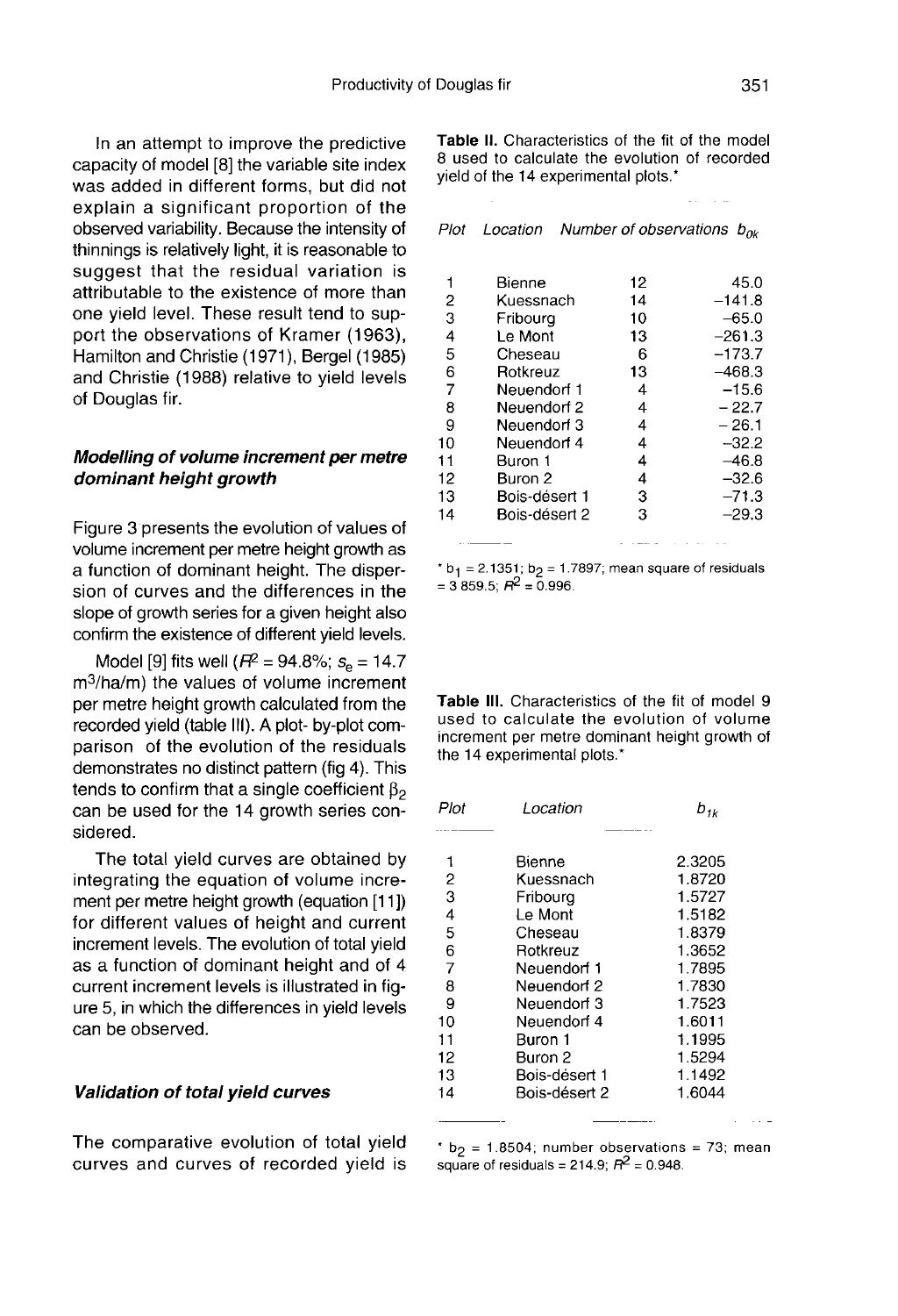

Fig 3. Volume increment per metre of dominant height growth of the 14 experimental plots in  $\blacktriangle$  - 7; -  $\Sigma$  - 8; -  $\blacktriangleright$  9; -  $\nabla$  - 10; -  $\triangle$  - 11; -  $\boxtimes$  - 12; -  $\blacktriangleright$  - 13; -  $\blacktriangleright$  - 14.



Fig 4. Residuals of the volume increment per metre of dominant height growth, of the 14 experimental plots, in relation to dominant height. Growth series:  $-\bullet - 1$ ; + 2;  $-\ast - 3$ ;  $-\bullet - 4$ ;  $-X-5$ ;  $\rightarrow -6$ ;  $-\blacktriangle -7$ ;  $-\blacktriangle -8$ ;  $\rightarrow -9$  = 9;  $\rightarrow -10$ ;  $\rightarrow -11$ ;  $-\boxtimes -12$ ;  $\rightarrow -13$ ;  $\rightarrow -14$ .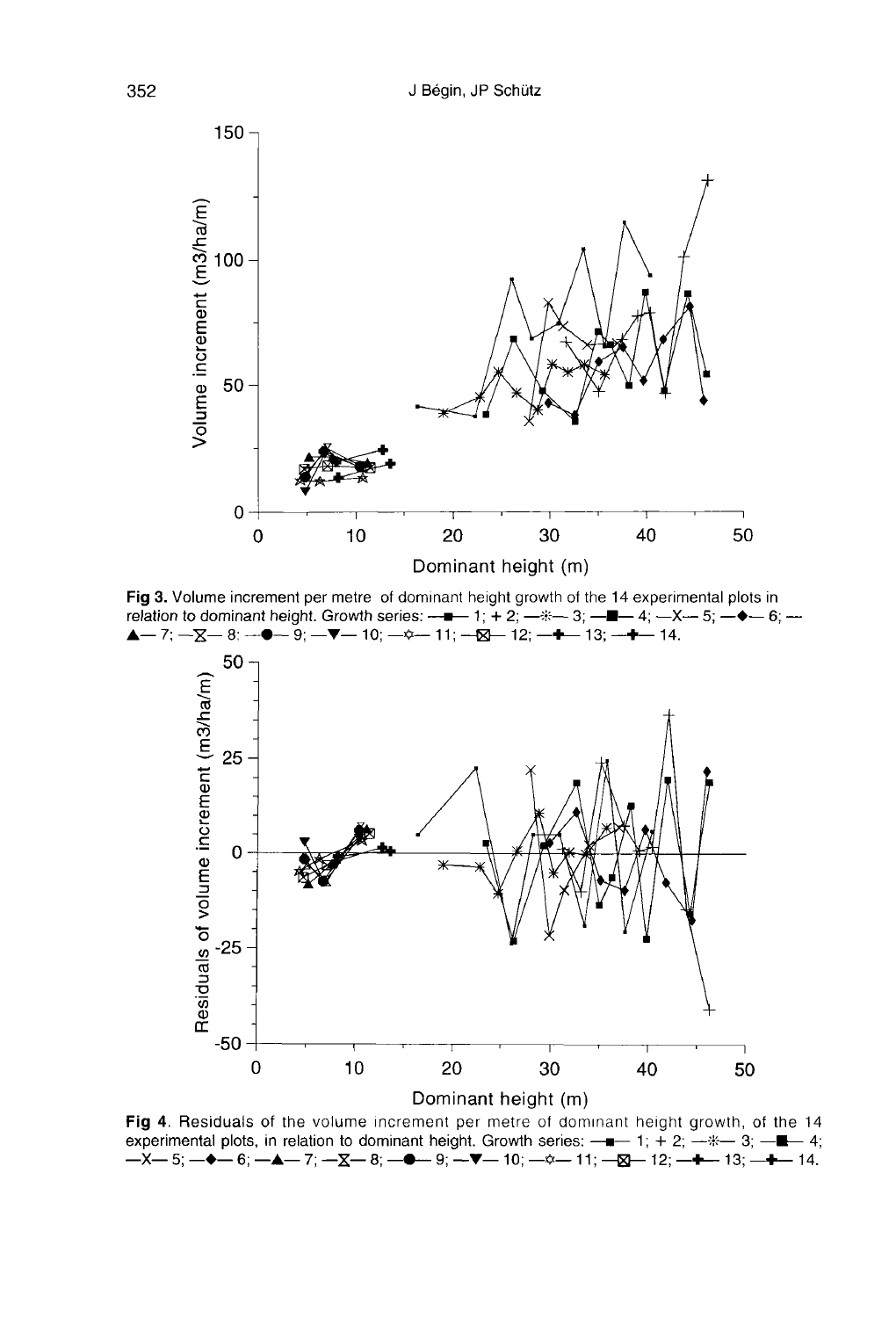presented in figure 5. The growth series for which the volumes from first thinnings are lacking are represented by dashed lines and should be shifted upwards by are lacking are represented by dashed<br>lines and should be shifted upwards by<br>values of 50-200 m<sup>3</sup>/ha, corresponding to<br>the volumes unaccounted for from the volumes unaccounted for from thinning. Although certain growth series are incomplete, the fit already appears to be adequate. These 14 plots cover a range of current increment levels varying Framing. Although below<br>are incomplete, the fit<br>be adequate. These<br>range of current increment of 70 m<sup>3</sup>/ha/m.<br>Figure 6 shows at

Figure 6 shows, at a given yield level, a fair agreement between the calculated total yield curves and those of Bergel (1985). For 3 of the 4 current increment levels, the calculated total yield curves conform closely to the corresponding yield levels of Bergel (1985) reported for the site indices of 35, 40 and 45 m at 100 years. This close similarity, supported by the importance of the dendrometric data base used by Bergel (1985), seems to confirm the soundness of the method applied in the present study and the validity of the curves obtained. We cannot, however, comment on the apparent difference in yield level between the Swiss curves and those of Bergel, due to the limited number of growth series at our disposal.

# **CONCLUSION**

The objectives of the present study were to establish and validate a method based on yield levels, which permits the reconstruction and modelling of total yield from incom-



Fig 5. Comparison of calculated total yield curves (equation [12], ———————————————————————————————— incomplete (---■---) growth series.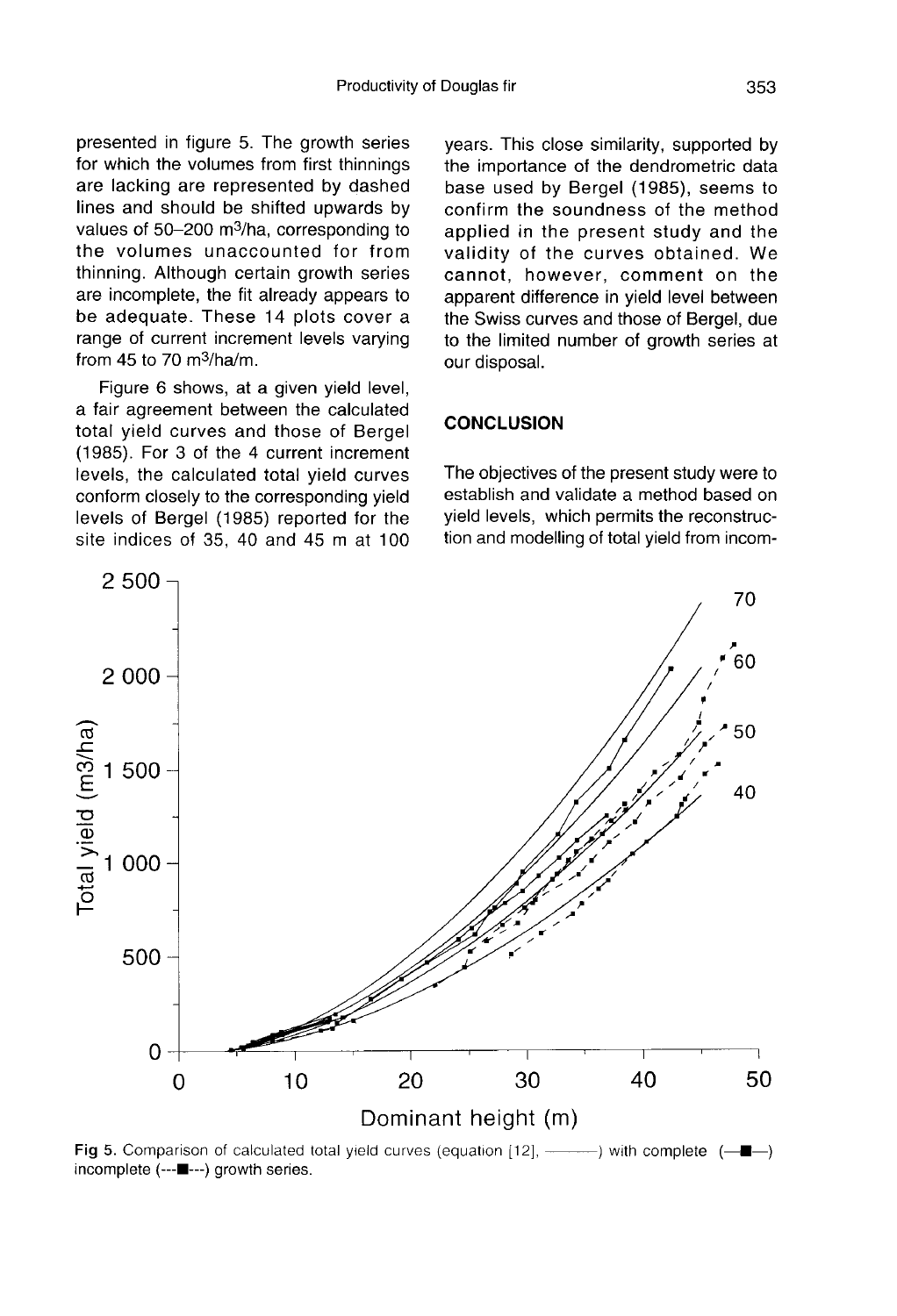

(1985) (broken line).

plete growth series. The marked pattern in the residuals of the equation of recorded yield, as a function of dominant height in 14 experimental plots, supports the hypothesis of different yield levels. The study confirms the existence of different yield levels reported by several authors for Douglas fir, and underlines the necessity of taking these differences into account in the construction of yield curves. For a given yield level, the strong similarity between the calculated curves and those of Bergel (1985) seems to confirm the validity of the method utilized. The important dendrometric base of Bergel further supports this validity.

The proposed method for the calculation of total yield constitutes an alternative

approach to that of Assmann and Franz (1963). It permits a reconstruction of total yields from incomplete growth series, which also takes into account different yield levels. Its principal advantage resides in a decrease in the length of time required to estimate total yield and yield levels.

This approach permits the re-examination of existing yield tables to verify the presence of different yield levels, and in such instances, to improve their precision. The proposed method also opens the opportunity to use maximum current annual increment as a dependent variable in the study of site-productivity relationships. The prediction of this variable is more interesting than the simple prediction of site index because it